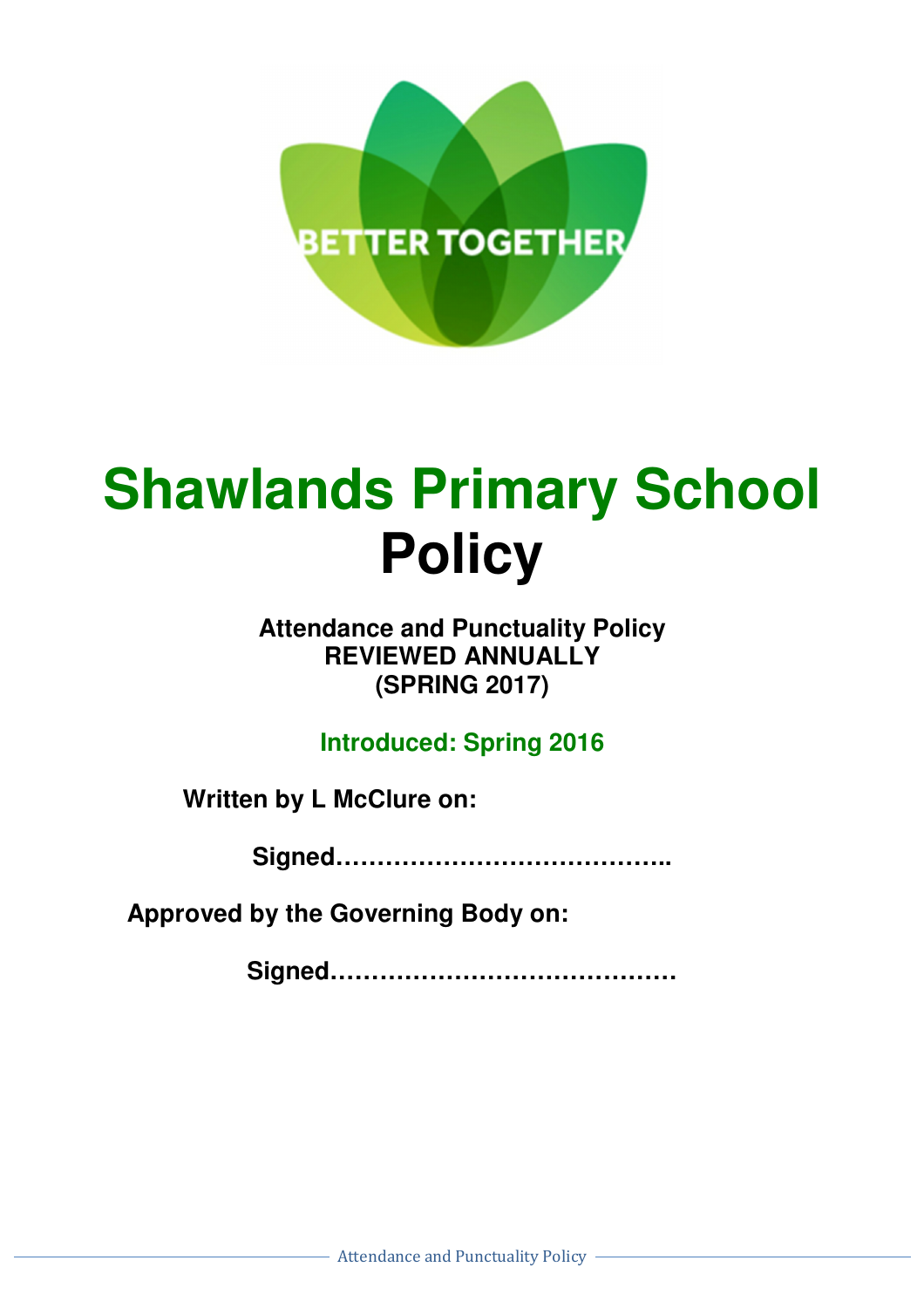

# **ATTENDANCE AND PUNCTUALITY POLICY**

**The staff and Governors at Shawlands Primary School are committed to promoting a culture of high expectation, achievement and excellence. Good attendance is crucial if students are to take advantage of the opportunities available to them and complete a successful journey through their time at our school and as they move on into higher education or the world of work.** 

All of our school stakeholders need to work in partnership with relevant parties to ensure that everyone is aware of their responsibilities in our aim to promote high standards of attendance and punctuality.

# **The overall aim for all children should be for 100% attendance therefore any absence should only be for unavoidable and genuine reasons. If an absence is for a medical appointment, children should return to school after the appointment if at all possible.**

Registration is a legal requirement that has to be taken at the beginning of each morning and afternoon sessions; this enables us to:

- **Monitor attendance regularly**
- **Evaluate information and set targets/tackle areas of concern as early as possible**
- **Target absence, punctuality and truancy and communicate with pupils and parents about expectations**
- **Have the ability to publicise the above data within our schools**
- **Have the ability to give a clear and accurate picture to parents, carers and guardians**
- **Have the ability to encourage and reward good attendance**

#### **Why Regular Attendance is important**

Any absence, including family holidays, affects the pattern of a child's education and regular absence will seriously affect their learning. Any pupil's absence can disrupt the learning of others as they try to catch up with skills that have been taught in their absence, it can also have a de-motivating effect on individuals if they are unable to access parts of the curriculum following absences.

# **Parental Responsibility**

## **Parents/Carers**

Ensuring a child's regular attendance at school is the legal responsibility of parents and permitting absence from school, without a valid and significant reason, is an offence that may result in prosecution. All of our family of schools will seek to build on partnerships with parents by informing them about concerns at an early stage.

All schools operate a 'First Day Contact' procedure and expect parents to communicate the reasons for a child's absence at the beginning of the first day of absence. If there is no communication from home, parents will be contacted by school (usually) by text message at first and then by telephone. The school will have a dedicated absence line so that you can leave a message with details of your child, class and their reason for absence. Where possible, please give an indication to the likely date of return.

Appointments for visits to doctors, dentist etc should, wherever possible, be made out of school hours. Parents are asked to provide a copy of all medical appointment cards/letters for appointments made during the school day. These should be taken to the school office when collecting your child or, ideally, before.

# **Shawlands Primary – First Day Contact Procedures**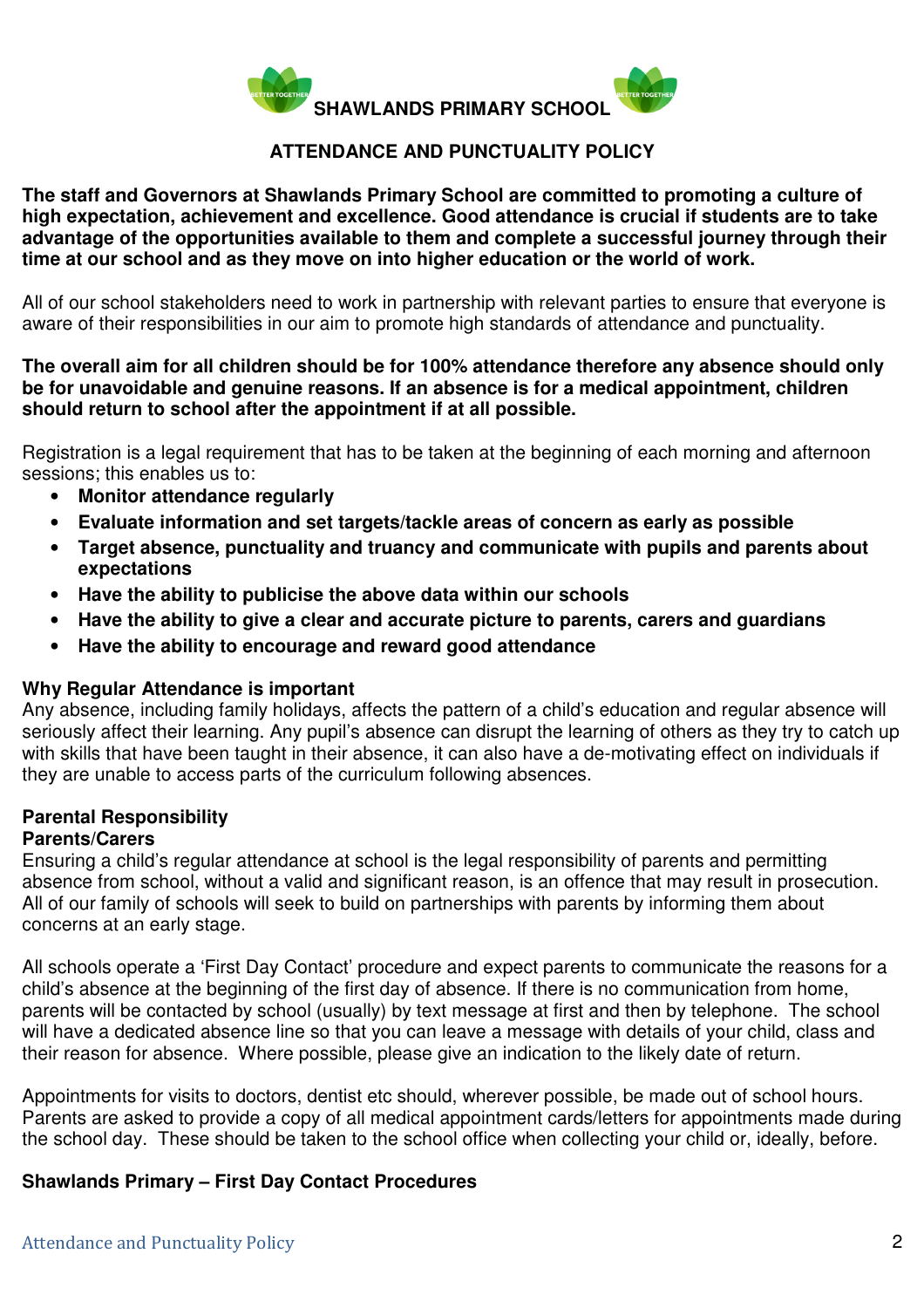This is crucial in our efforts to raise the attendance profile of our school. A 'First Day of Absence' system is operated to communicate quickly and effectively with parents and carers. School staff make contact with home on a daily basis. In cases where parents have no contact telephone number, school communicates with home by letter to establish contact and collect the required information. From May 2014, all contact with home is recorded and monitored by class teachers and/or the Senior Leadership Team. Where leaders are concerned about a child's reason for absence or the welfare of pupils /families the Head of School or Parent link worker or EWO may visit the home.

Attendance data is provided to Governors at their termly meetings to support the monitoring of attendance.

Teaching staff make calls to families in relation to any issues concerning children. The parent support worker is responsible for making daily calls with regard to attendance to parents and carers and for recording absence correctly on the SIMS system for our school.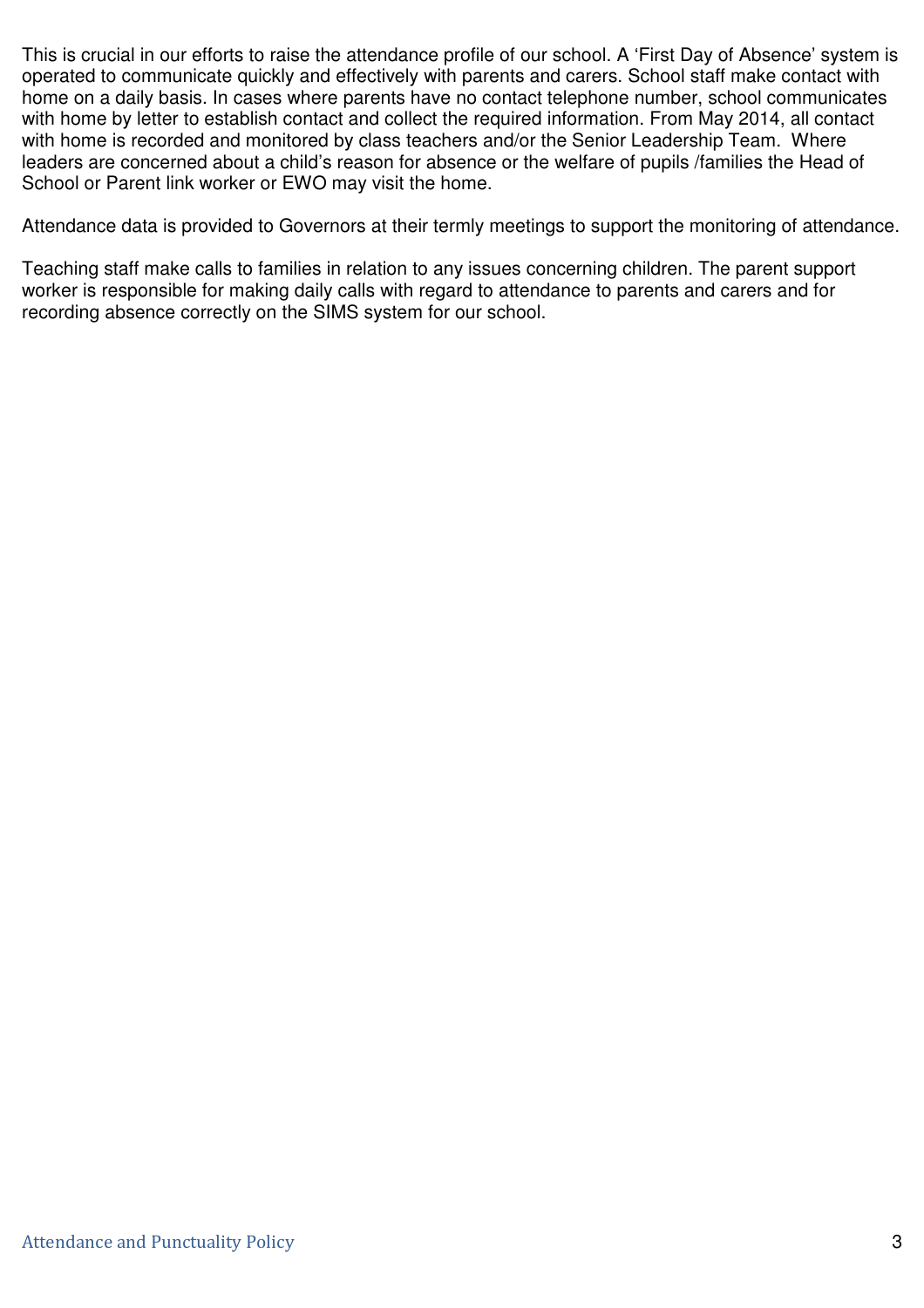# **Governors Monitoring**

The Safeguarding Governor will work alongside office staff, the SLT and the parent support worker to ensure that attendance systems are effective. The parent support worker is in an ideal role to monitor the overall situation in relation to attendance, therefore her responsibilities include monitoring the overall effectiveness of school attendance procedures.

# **The Attendance Officer and the Head Teacher meet on a regular basis with the designated Education Welfare Officer to:**

- Organise attendance meetings with parents
- Make referrals to the schools Learning Mentor / PSA as appropriate to support the raising of attendance for a nominated child / children.
- Working with the LA team in organising 'Attendance Sweeps'
- Attend meetings relating to attendance/punctuality as required

# **The governing body will;**

- Ensure that the legal requirements for registration are complied with
- Review the school attendance policy on an annual basis
- Have input into the school attendance targets
- Receive reports and statistics at least termly
- Support the need for good attendance

# **Education Welfare Officers**

The Education Welfare Officers will work alongside school staff to address pupil related issues that may be affecting their attendance at school. When a child is referred to Education Welfare, the officers will work within Local Authority guidelines to address the issues. Following a consultation with parents it may be felt that an Enforcement Procedure is necessary, this procedure is:

- Week 1 Parents invited to a School Attendance Panel
- Week 5 EWO home visit
- Week 10 LA Attendance Panel meeting
- Week 14 Notice of intention to prosecute
- Week 16 Court Summons

In the unlikely event a child is excluded from school, the EWO may work with the child and family to support reintegration.

#### **Procedures**

Attendance checks take place regularly and senior leaders take snapshots of information every half-term. When a child's attendance begins to be a concern, parents will be informed and subsequently become involved as outlined below:

#### **Step 1: Below 95% attendance: First letter home**

This is to inform parents of potential concerns and to ask for co-operation in trying to improve their child's attendance

**Step 2: Below 90%: Second letter home** or **Below 95% and no improvement since last letter**.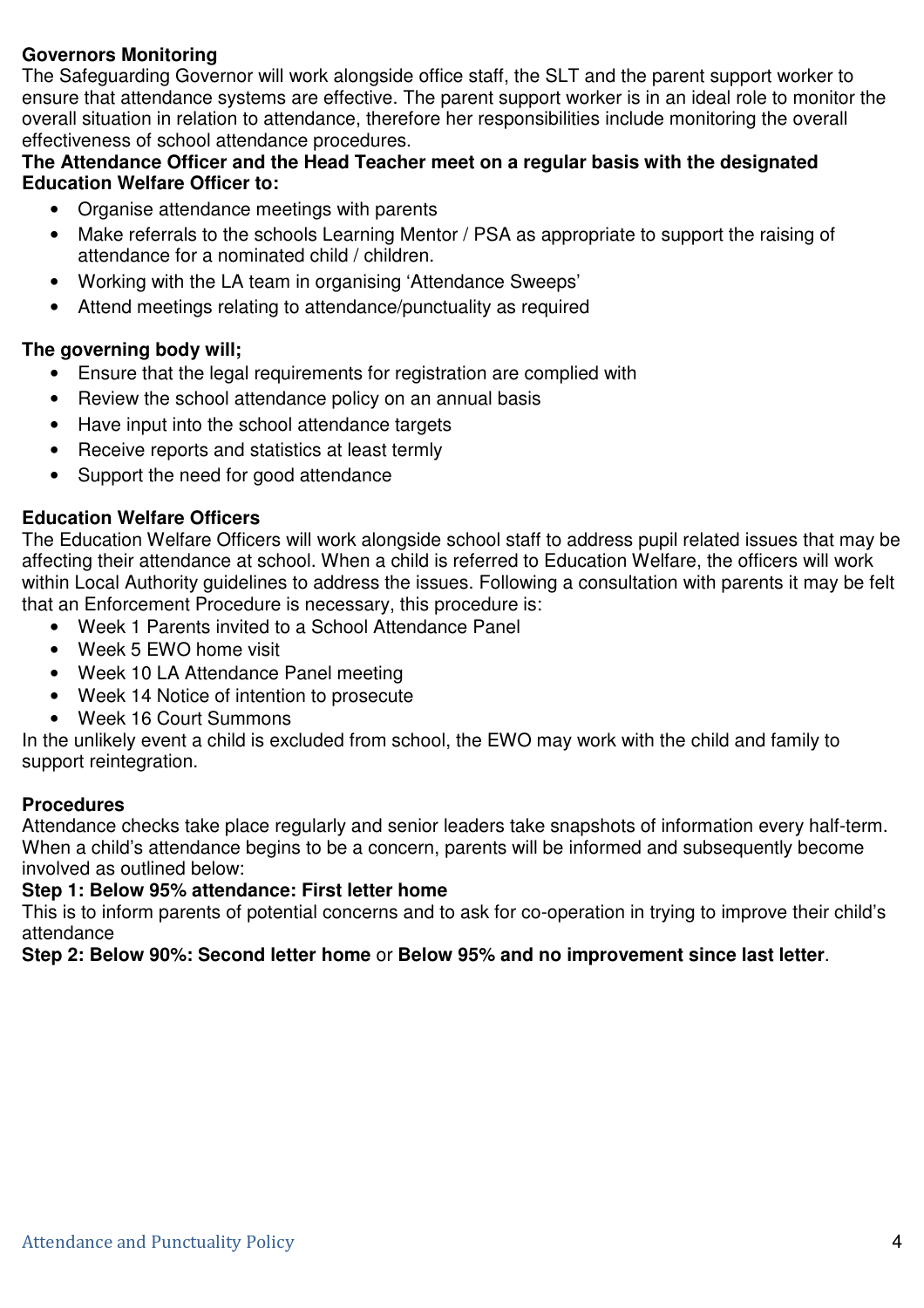At this point parents will be invited into school to discuss issues relating to their child's attendance. At this meeting:

- SLT and support team will offer any relevant support or quidance to the family
- Set a clear target for improvement (and monitor in the following period)
- Make expectations clear
- Share a copy of the school policy

At this point parents will be asked to provide medical evidence for any future absence from school.

Letters may also be sent out (at the end of each half-term) for persistent lateness. Our doors open at 8.45am (EYFS) and 8.50am (Y1-Y6) and registration is taken at 9.00am. Pupils are deemed to be late at 9.05am and their late mark is recorded. Children arriving after 9.30am (without a medical reason) are marked as an unauthorised absence. We will send out letters, arrange meetings, set targets and, in the case of continued punctuality issues, seek EWO advice and consider issuing fines.

# **Holiday/absence requests**

All requests for leave must be documented on a school request form. Parents should share details about the request and give any special circumstances than explain the need to take your child out of school. As policies on leave of absence are quite strict, please be aware that holidays taken for cost purposes or because of the lack of parental leave from work commitments in school holiday periods are not viable reasons for approval.

Holidays and special events will be unauthorised unless there is a significant reason why the child must miss education on that day/those dates.

# **Fining**

The school does not wish to fine parents for holidays but, as we have to demonstrate a commitment to promoting good attendance we may fine in the following scenarios:

- A child will miss more than 10 days (in the academic year)
- A child will be absent from Y2 or Y6 during the month of May
- The taken holiday (when off set against the previous 12 months attendance record) means that a child's attendance for the 12 month period is guaranteed to be below 95%